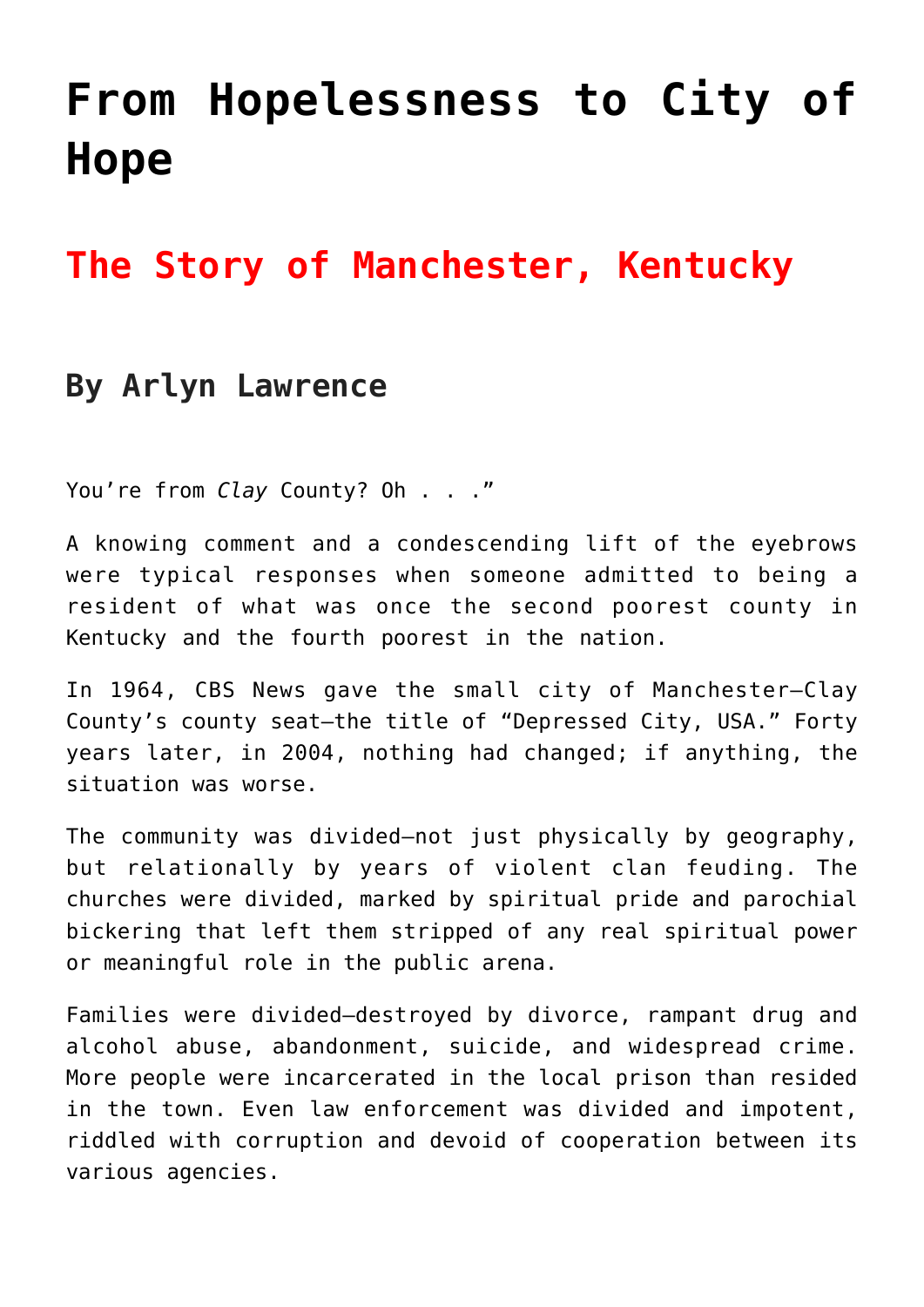From all visible signs, the scenario for Manchester, KY, was increasingly hopeless.

#### **A Desperate Place**

Out of sheer desperation, Christians began to pray together. One hundred to 150 of them started gathering on Saturday mornings—fed up with the loss of far too many bright young lives due to drug overdoses. They were also fed up with the corruption and the crime—fed up with drug dealers whose houses got more commercial traffic than the local Wendy's while law officials turned a blind eye. One participant put it simply, "People just got tired of burying their kids."

So they gathered, from all walks of life, praying across denominational lines—Presbyterians, Methodists, Baptists, Charismatics, and Catholics. Even those who were not professing Christians showed up to pray, so great was their desperation. One pastor reported, "People who had never done that before were on their knees crying out to God—and all of a sudden you're hugging a Presbyterian or a Methodist." Instead of focusing on their differences, they were focusing on their commonalities: *Jesus and their community's problems.*

#### **Repenting and Exposing Darkness**

What did those desperate, united prayers look like? For one, participants repented (as churches and individuals) for their passivity, disunity, and spiritual separatism that had robbed the Church of its rightful role and responsibility in the community. "We weren't [just] trying to take back what the devil had stolen," says Pastor Doug Abner of Community Church in Manchester. "We were taking back what was rightfully ours that we had given up because the Church wasn't doing what it was supposed to have done."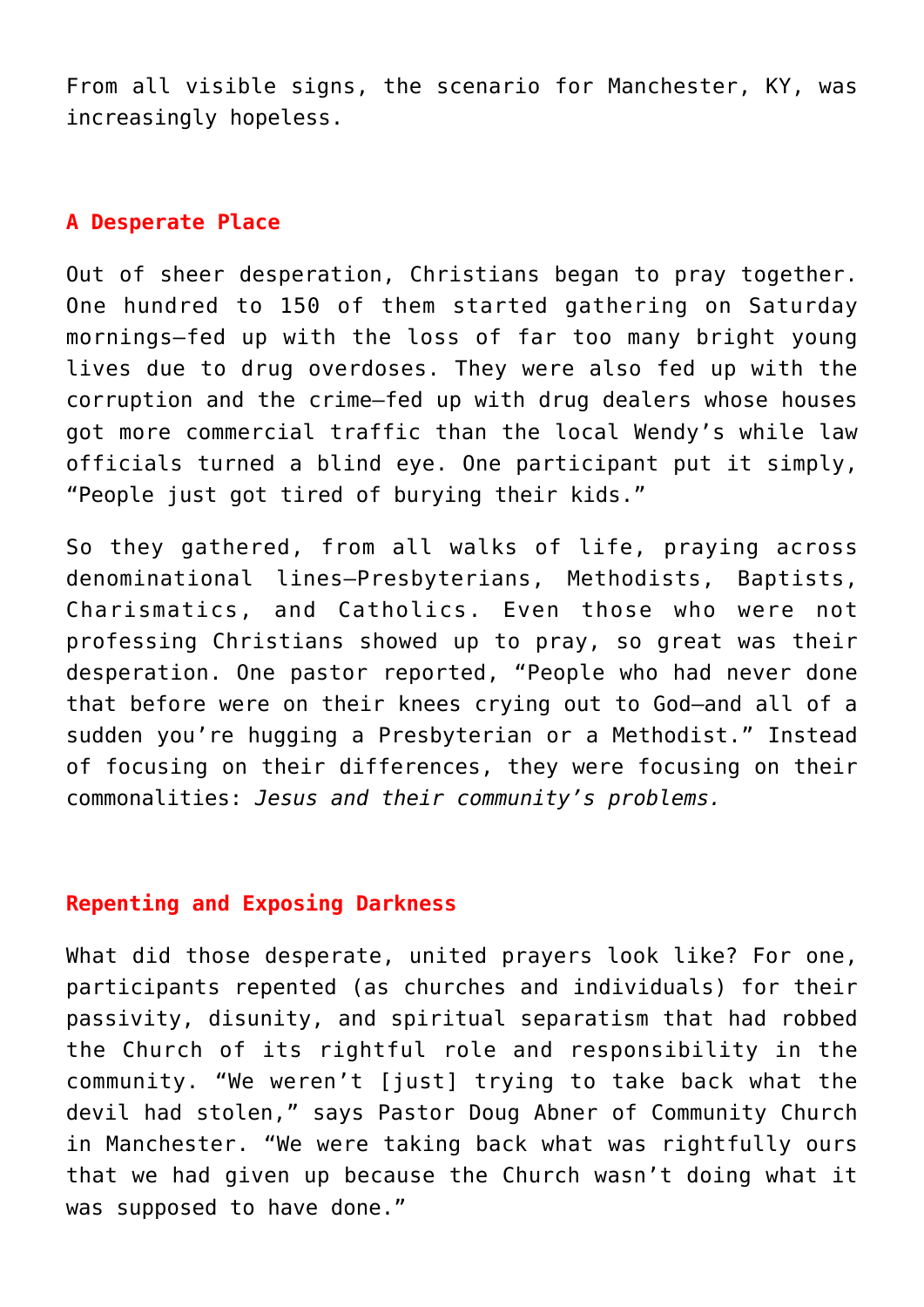One Methodist minister said at the beginning of the prayer meetings, "We need to pray for God to expose the darkness." So they did. And God responded. Little did the praying band of believers know that God was already moving powerfully behind the scenes to break open the crime and corruption that had poisoned the community for so long. Unbeknownst to anyone, the FBI had quietly moved into town and was working intensely behind the scenes.

It is notable that those Saturday morning prayer gatherings were not the first foray into seeking spiritual solutions to the community's practical difficulties. On September 7, 2002, a historic prayer initiative took place at the Cumberland Gap, just 40 miles southeast of Manchester. That gathering brought several thousand intercessors from more than 40 states and included representatives from Scotland, Ireland, and Wales—the ancestors of the original settlers who traversed the Gap in the earliest years of America's history.

The intercessors believed fervently that God would pour out His Spirit through the Gap just as hundreds of thousands of pioneers had poured through it centuries earlier. That day, ten cities in the Kentucky region banded together to form a prayer corridor to prepare for revival in the region, and prayed words of healing over the land.

#### **Taking a Stand and Welcoming Jesus**

Two years later, those prayers came to powerful fruition on May 2 as 63 churches and more than 3,500 people came together on a cold, rainy day to march in the streets against drugs in Manchester.

"ENOUGH!" roared the newspaper headlines the next day, for that was the battle cry, both practically and spiritually. But John Becknell, president of CCMP-TV in Manchester, says they knew the march that day wasn't just taking a stand against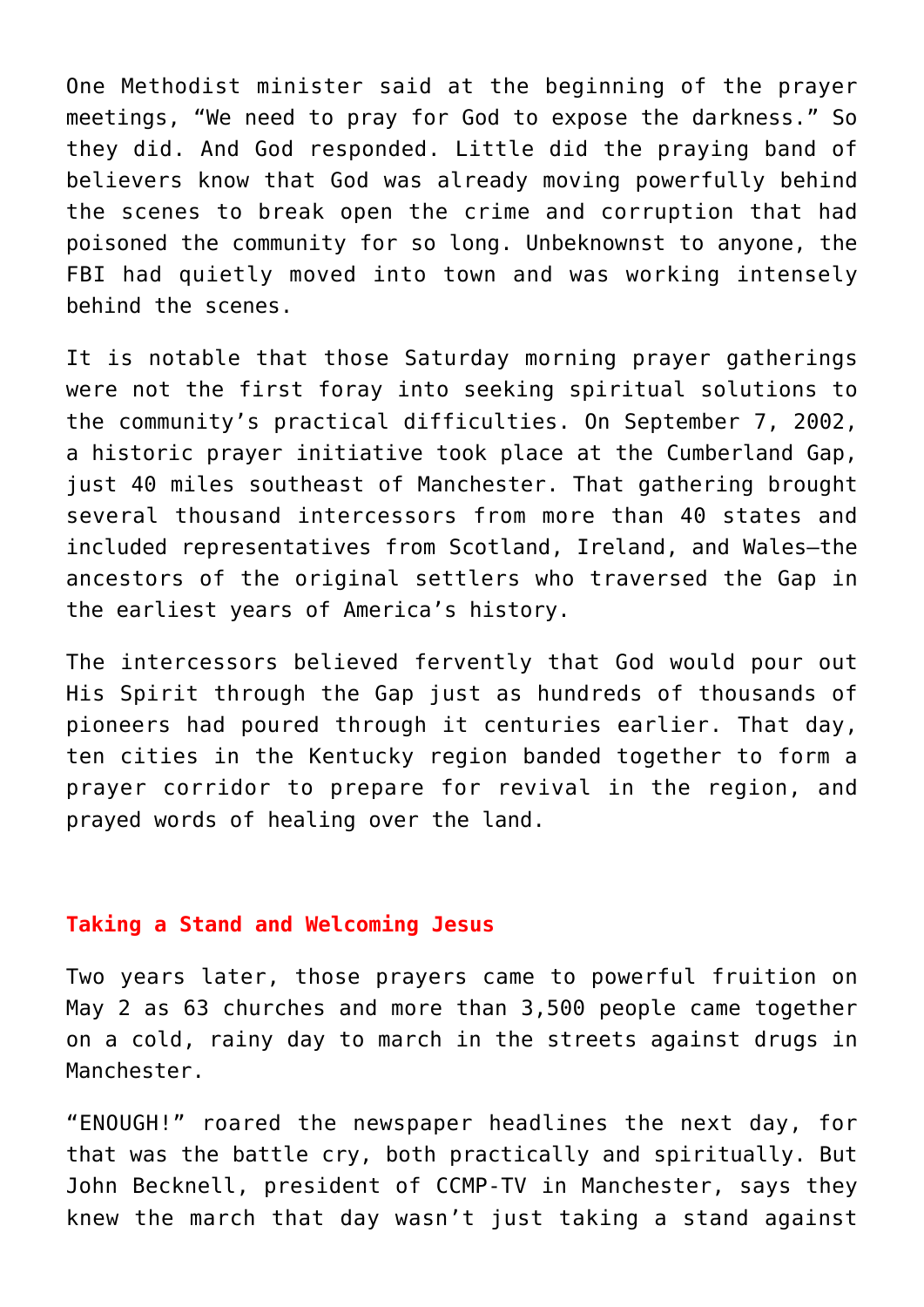drugs. It was about welcoming Jesus as Lord of Clay County and consciously re-enthroning Him as the ruler over the land and people. Alongside the anti-drug banners, marchers lifted high signs reading, "Lord of Lords," and "Jesus is Lord in Clay County."

Many people in Manchester will tell of their conviction that this climactic prayer event broke the vice-like grip of drug addiction and other issues that had tormented the daily life of the entire region. Within roughly two months, the FBI closed in and made its move.

Subsequently, over the next several years, more than 3,000 people were arrested, including drug dealers. Seventy county officials were indicted. The mayor, city supervisor, council members, commissioners, assistant police chief, fire chief, county clerks, and even a circuit judge presiding over three counties, were exposed and jailed for racketeering, distributing drugs, and voter fraud. Corrupt members of the police and sheriff departments were exposed, prosecuted, and sent to prison. New, stable, and accountable government was instated, which has had far-reaching effects.

#### **True Transformation**

In fact, residents of Manchester will be the first to tell you there has been a distinct "before" and "after" in the community—before the prayer started, before the march, and after. And that before and after effect can best be described as *transformation:*

- Crime and corruption have diminished dramatically throughout the community.
- Economic conditions have improved, leading to a discernible lessening of poverty.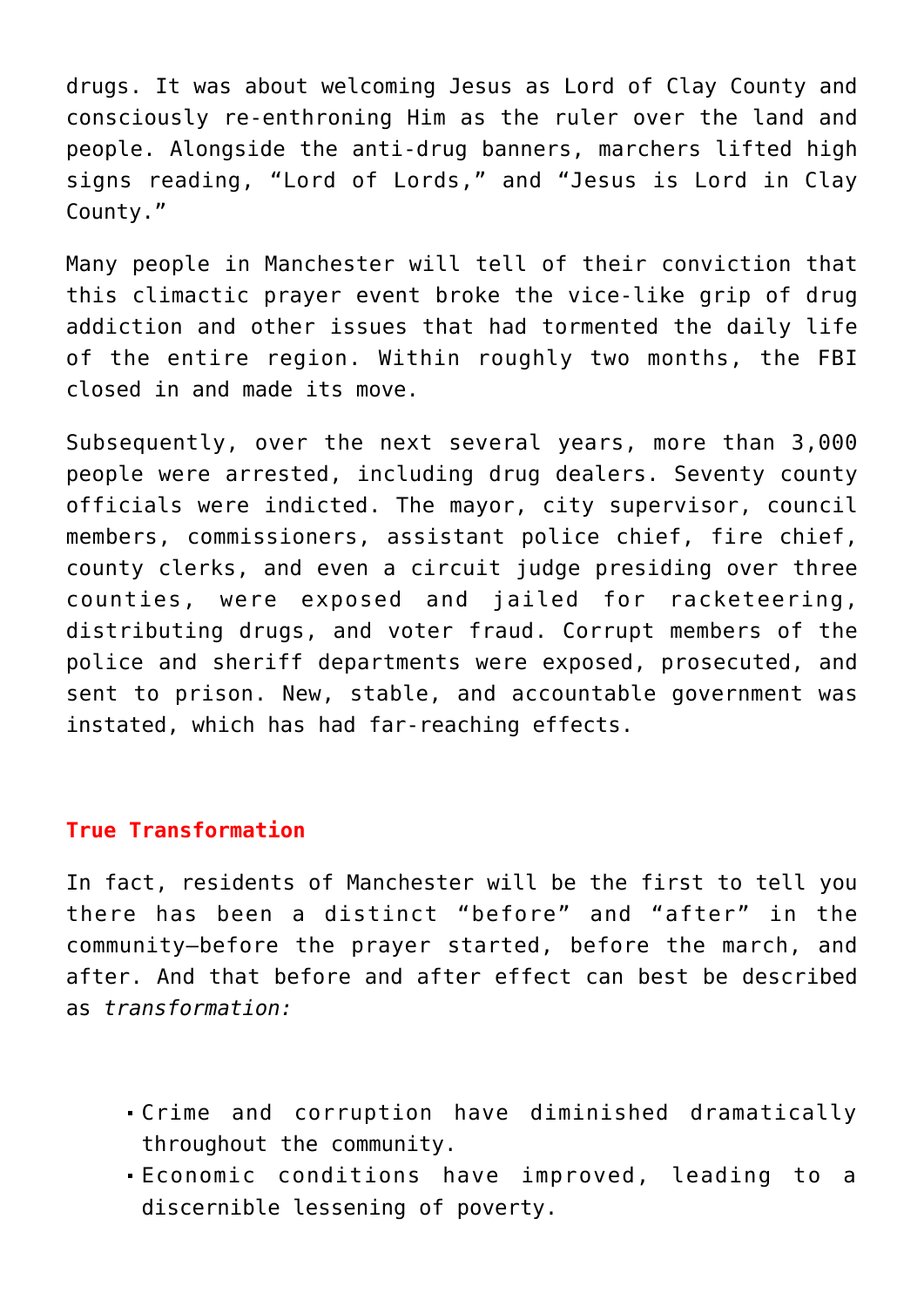- New laws, school curricula, and business practices have been put into effect.
- Political leaders have publicly acknowledged their previous sin and their renewed dependence on God.
- Restored hope and joy have led to a marked decline in divorce, bankruptcy, and suicide.
- Secular media and government have confirmed growing social and political renewal.
- Volunteerism has increased as Christians have recognized their responsibility to care for their community.
- Large numbers of local drug dealers and addicts have surrendered their lives to Jesus Christ and been dramatically delivered from drug addiction.
- In 2007, the city council voted to change the name of the city to Manchester: City of Hope.
- The city has become a regional influence, receiving desperate calls from 49 different states and five foreign nations, all soliciting guidance in their own battles against drugs.

George Otis, Jr., of the Sentinel Group, has documented the transformation of Manchester, KY, in his most recent documentary, *An Appalachian Dawn.* After thousands of hours of research, interviewing, filming, editing, and the resulting video production of the dramatic and moving story, Otis says that much of the story still remains untold. "It was the hardest story for us to tell," he recounts, "because where do I start? What is the best angle? There are so many possibilities. I can't even begin to overstate what God has done here."

After having observed and/or documented transforming revivals in more than 700 communities around the world, Otis agrees that Manchester, KY, is a classic example—and all the more exciting because it is in America. It's an example of what happens, he says, when people take seriously what God promises in 2 Chronicles 7:14: ". . . if my people who are called by my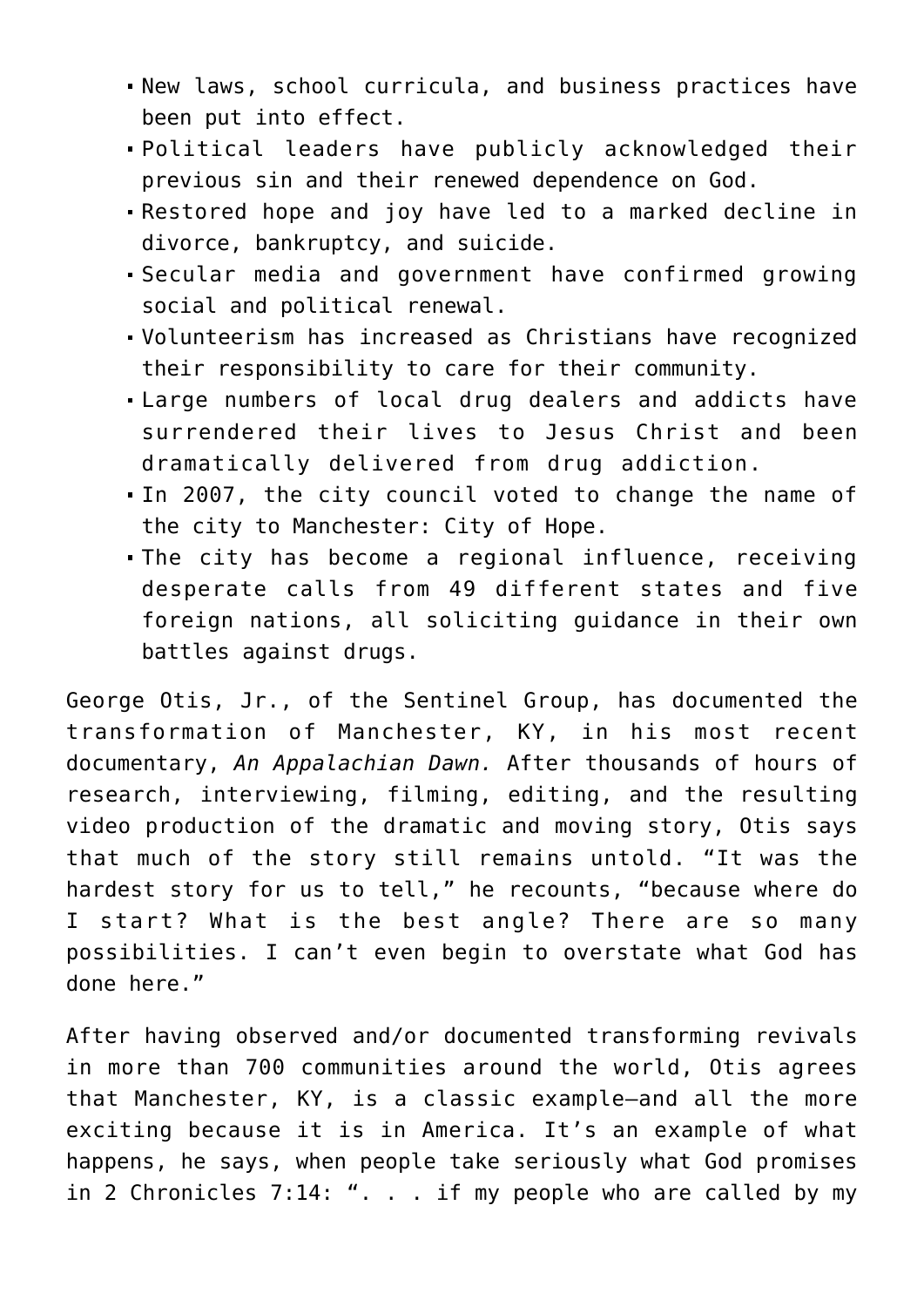name will *humble* themselves and *pray* and *seek my face* and *turn from their wicked ways*, I will hear from heaven and will forgive their sins and restore their land" (NLT, emphasis added).

That's exactly what happened in Manchester: *Confession. Repentance. Humbling. Action*.

"People in this story who, from a theological perspective are oil and water, are joined at the hip in what God is doing," says Otis. "That's a hallmark of genuine revival."

#### **Returning to Repentance, Prayer, and Unity**

What's going on in Manchester these days? Now, seven years after the original prayer meetings and the march, they're getting *back* to repentance, reports Otis. As with all movements of God, there can be a tendency to rest on one's laurels (or one's blessings) and take for granted what God has done. The key, Otis says, is to *stay* in humility, *stay* in dependence on the Lord, and *stay* in prayer.

With this principle in mind, both church and civic leaders in Manchester are taking seriously the responsibility to stay in prayer and unity. Because of it, God's presence and work are still being keenly felt and observed in the public arena in Manchester.

How do we know if God is responding to prayers for transformation, as was evidenced in Manchester? What should any of us who are praying for transformation in our own communities be looking for? "Really," reflects Otis, "we don't always see right away everything that God is doing in response to our prayers. Sometimes He's moving behind the scenes in response to our prayers in ways we can't even see—yet. When He does manifest His presence, you'll always know it, not just by the nature of His response, but by its magnitude and force."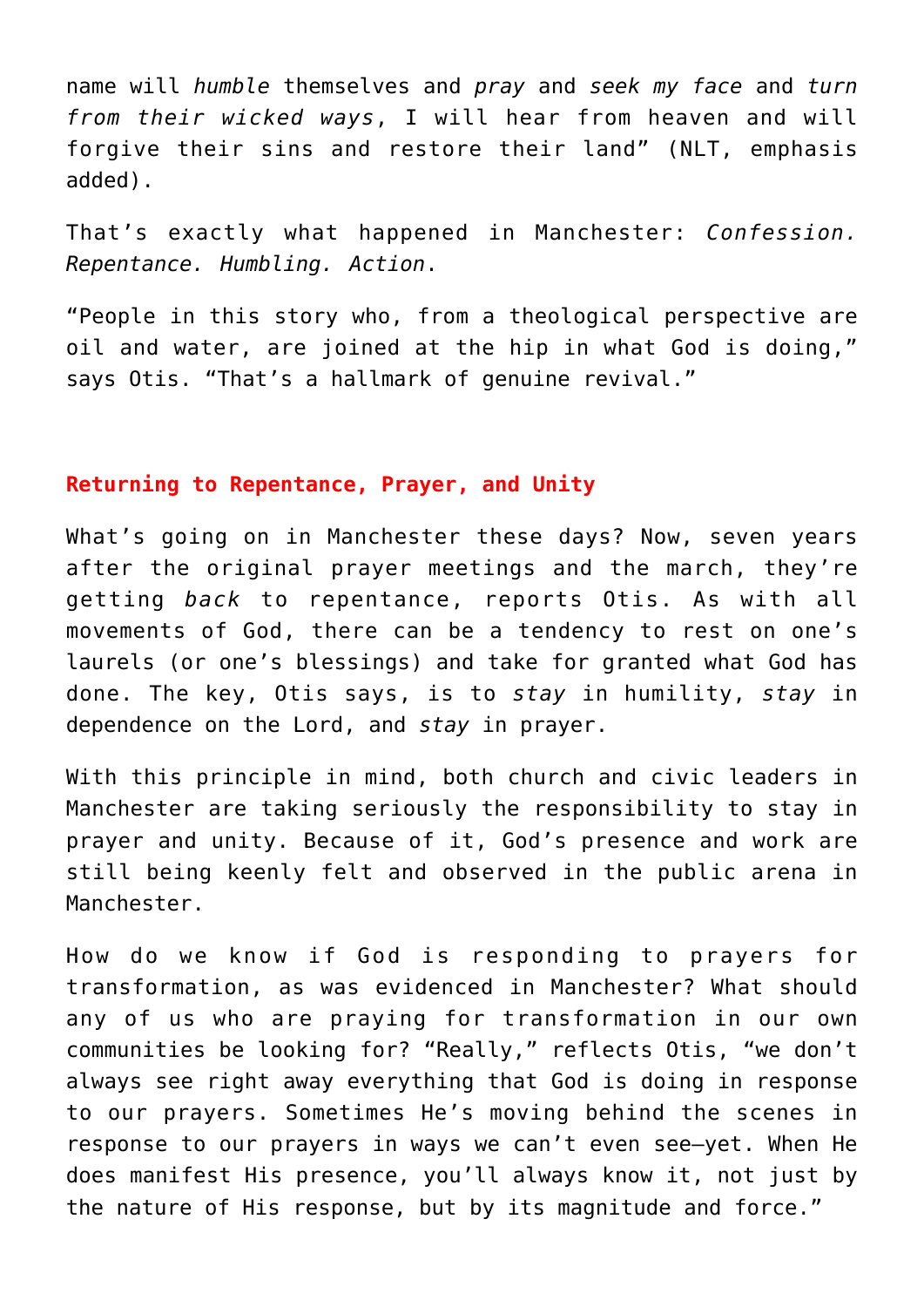#### **Attracting God's Attention**

But while God's response to our prayers may vary from community to community, what remain constant are the things He says attract His attention and His presence. These are the very things the Manchester churches set into motion, whether they realized it or not at the time. They realized the problems were spiritual, not just physical. They united in desperation and repentance. They began to pray for a solution. *And* they started taking action.

The resulting transformation is beyond the scope of most people's ability to describe. Perhaps John Becknell's simple assessment says it best. He just tells people, "God tabernacled here."

**Arlyn Lawrence** is the coauthor of *[Prayer-Saturated Kids](http://www.prayershop.org/Prayer-Saturated-Kids-p/chu-sac-bk-001.htm),* and was a contributing editor to *Pray!* magazine. This article is from [Prayer Connect](http://prayerconnect.net) magazine. To see more articles like this, [subscribe here.](https://prayerleader.com)

## **Why Don't We See More Community Transformations in America?**

Community transformation is an extraordinary season in which the Kingdom and presence of God pervade virtually every institution of the community's life. In recent years, prayerrelated transforming revivals have been documented in Guatemala, Brazil, Fiji, Uganda, and many other nations around the world.

The uniqueness of the story of Manchester, KY, is that it is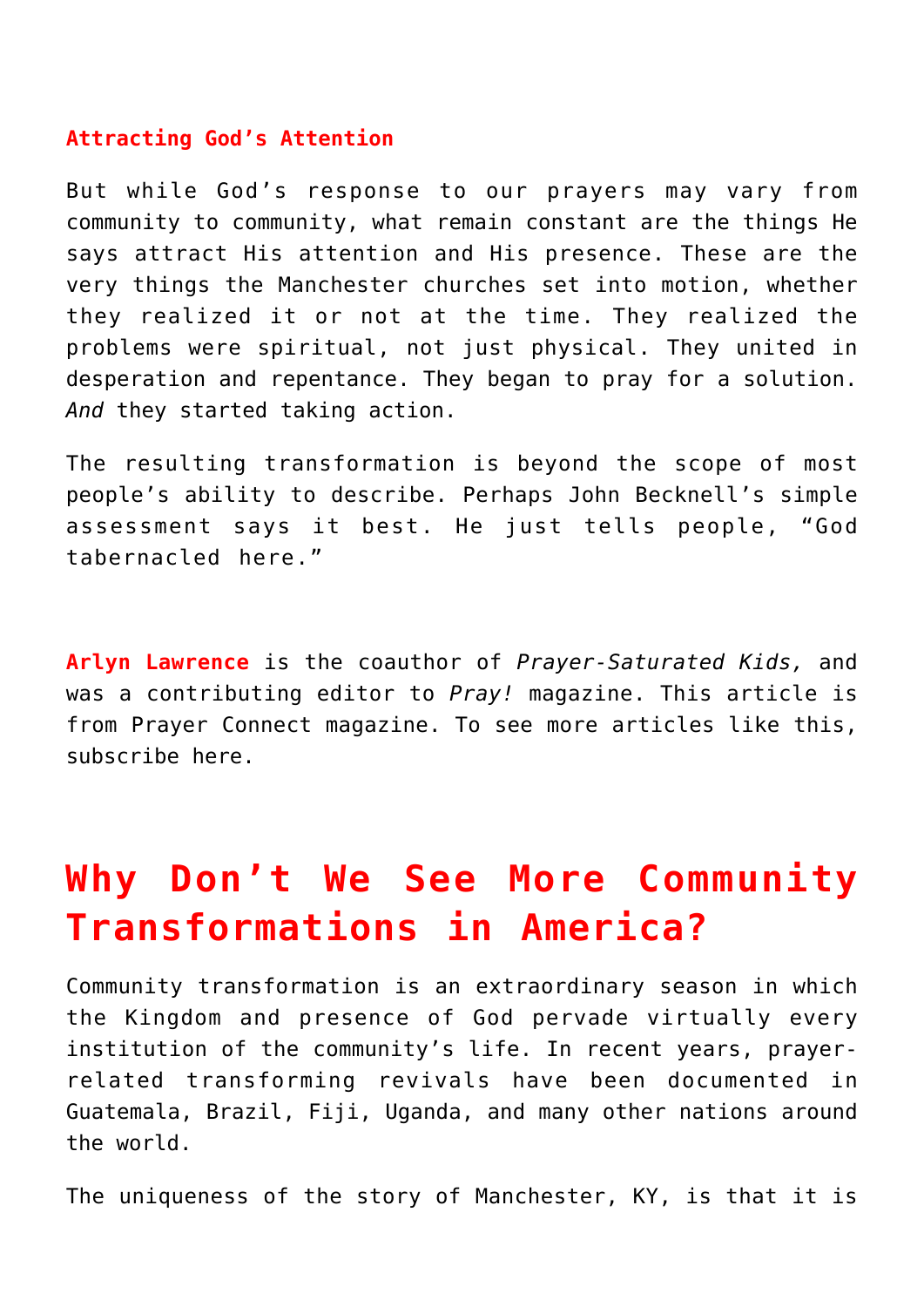*currently* the only documented example of transforming revival that meets these criteria in America. Why? It's hard to say.

But here are some possibilities, according to George Otis, Jr., of the Sentinel Group:

- Western Christians tend to lack the childlike, causeand-effect faith that people groups such as the Fijians and Africans consistently demonstrate.
- The sophistication of Western Christians often contributes to the "hedging of bets," so to speak, and the mindset that we cannot say anything about God or expect anything of God with certainty.
- Westerners don't seem to be as willing to put themselves "on the clock" as other cultures that have experienced documented community transformation. Fijians, by contrast, will call a 21-day corporate repentance and fast and fully expect that when the fast is broken, God will show up in some way. The reality is, He generally does—and usually within 48 hours. It's always different and always unpredictable, but always distinctly God.

So what are the implications for us in America? What are some ways we can reach out to God on behalf of our communities and expect to see His hand in our midst?

#### **Consecrate and Humble Yourselves**

The Bible teaches that when God wants to reveal Himself to His people on a corporate level, He first asks them to examine and humble themselves on an individual level. "Consecrate yourselves," Joshua told the Israelites, "for tomorrow the Lord will do amazing things among you" (Josh. 3:5). *Consecrate* means "to purify"—to make a person free from guilt or moral blemish. We purify ourselves through humility, confession of sin, and repentance.